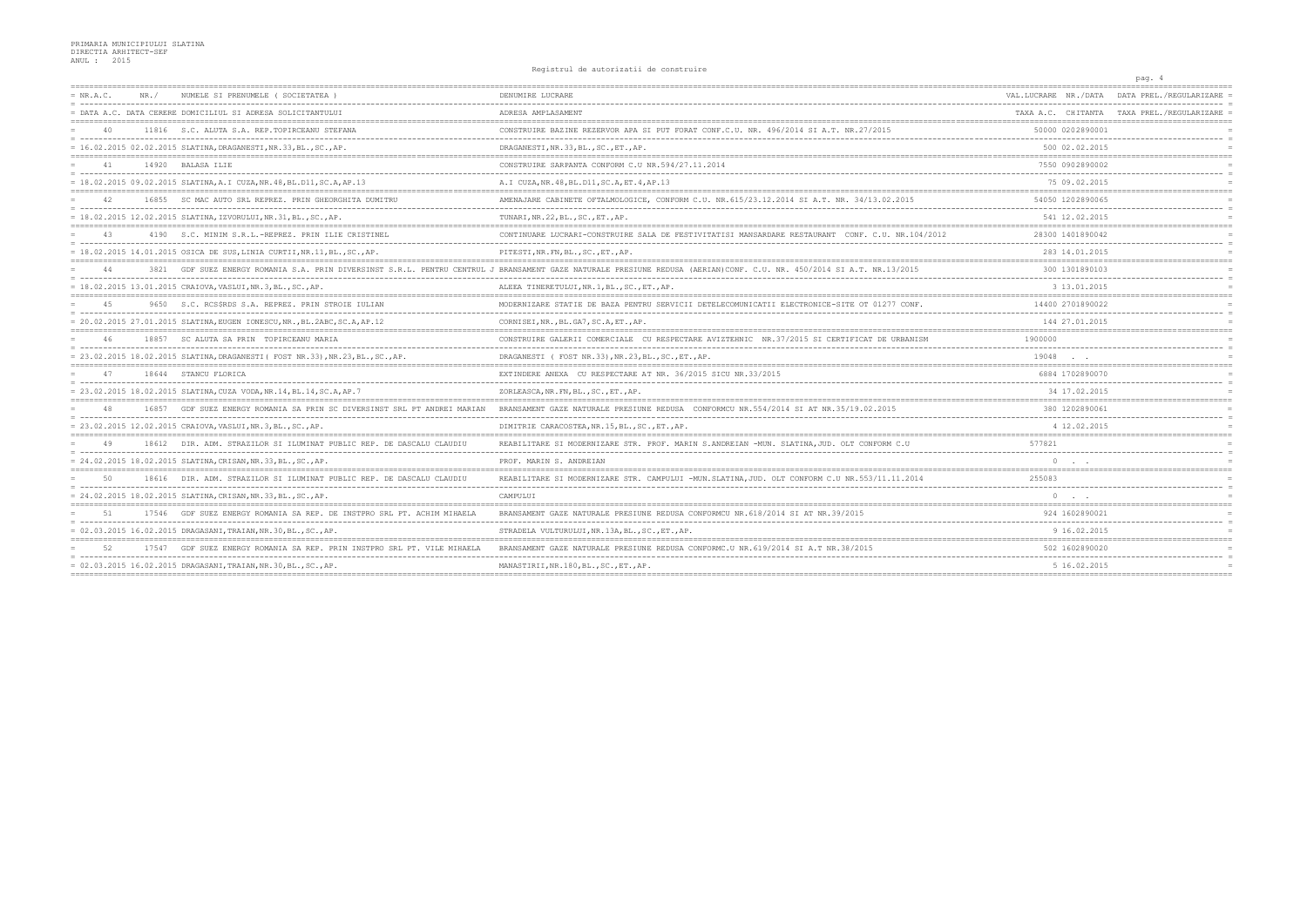## Registrul de autorizatii de construire

|             |       |                                                                           | nggiorai de autorizacia de comperair                                                                                                                               |                       | pag. 5                                     |
|-------------|-------|---------------------------------------------------------------------------|--------------------------------------------------------------------------------------------------------------------------------------------------------------------|-----------------------|--------------------------------------------|
| $= NR.A.C.$ | NR. / | NUMELE SI PRENUMELE ( SOCIETATEA                                          | DENUMIRE LUCRARE                                                                                                                                                   | VAL.LUCRARE NR./DATA  | DATA PREL./REGULARIZARE                    |
|             |       | = DATA A.C. DATA CERERE DOMICILIUL SI ADRESA SOLICITANTULUI               | ADRESA AMPLASAMENT                                                                                                                                                 |                       | TAXA A.C. CHITANTA TAXA PREL./REGULARIZARE |
| 53          |       | 17817 RUSOIU ELA                                                          | CONSTRUIRE LOCUINTA D+P+M SI GARAJ CONF. C.U.NR.418/2013 SI A.T. NR.41/2015, CU RESPECTAREA                                                                        | 218770 1602890045     |                                            |
|             |       | = 02.03.2015 16.02.2015 SLATINA, EUGEN IONESCU, NR.2, BL.2ABC, SC.B, AP.3 | BASARABILOR, NR. 72A, BL., SC., ET., AP.                                                                                                                           | 1173 16.02.2015       |                                            |
| .54         |       | 20051 S.C RIDACON TEX S.R.L REP. DE CIUSNEL DANIELA                       | RECOMPARTIMENTARE SPATIU COMERCIAL, REFACERE FATADESI AMPLASARE FIRMA LUMINOASA CONFORM C.U                                                                        | 25000 2002890039      |                                            |
|             |       | = 02.03.2015 20.02.2015 SLATINA, VICTORIEI, NR.1, BL.1, SC.C, AP.8        | A.I CUZA, NR., BL. S7, SC., ET. P, AP.                                                                                                                             | 250 20.02.2015        |                                            |
| $55 -$      |       | 14997 PIRVU GIANINA ISABELA SI PIRVU ION SILVIU                           | LOCUINTA PARTER SI GARAJ CONF.C.U. NR. 572/2014 SIA.T. NR. 43/2015, CU RESPECTARE COD CIVIL                                                                        | 85404 0902890040      |                                            |
|             |       | = 03.03.2015 09.02.2015 SLATINA, PRIMAVERII, NR.1, BL.FA2, SC.B, AP.14    | NUCULUI, NR.20, BL., SC., ET., AP.                                                                                                                                 | 427 09.02.2015        |                                            |
| 56          |       | 21145 SC DECOR GENERCOM SRL REP. DE SAVULESCU CONSTANTIN                  | IMPREJMUIRE TEREN CONFORM C.U NR.555/12.11.2014SI PREVEDERILOR CODULUI CIVIL.                                                                                      | 27000 2402890053      |                                            |
|             |       | = 05.03.2015 24.02.2015 SLATINA, N. IORGA, NR.4, BL.4, SC.A, AP.6         | CIREASOV, NR.10, BL., SC., ET., AP.                                                                                                                                | 270 24.02.2015        |                                            |
| 57          |       | 19717 GDF SUEZ ENERGY ROMANIA S.A PRIN SC INSTPRO SRL PT. BAJAN EUGENIA   | BRANSAMENT GAZE NATURALE PRESIUNE REDUSA CONFORMCU NR.21/2015 SI AT NR.44/02.03.2015                                                                               | 461 1902890039        |                                            |
|             |       | = 05.03.2015 19.02.2015 DRAGASANI,TRAIAN,NR.30,BL.,SC.,AP.                | ALICE BOTEZ, NR. 9, BL., SC., ET., AP.                                                                                                                             | 5 19.02.2015          |                                            |
| 58          |       |                                                                           | 23579 PRIMARIA MUNICIPIULUI SLATINA REPREZ. PRIN CONSTANTIN CRISTIAN CISMA SE AVIZEAZA FAVORABIL CONSTRUIRE BALCON CONFORMCU.540/2014 SI AT. 45/2015               | 4397                  |                                            |
|             |       | = 09.03.2015 02.03.2015 SLATINA, M. KOGALNICEANU, NR.1, BL., SC., AP.     | PREL TUNARI, NR. 28, BL. S1, SC. A, ET., AP. 6                                                                                                                     |                       |                                            |
| 59          | 24585 |                                                                           | PRIMARIA MUNICIPIULUI SLATINA REPREZ. PRIN PRIMAR MINEL FLORIN PRIN REAUTORIZARE-REABILITARE TERMICA A BLOCURILOR DELOCUIT IN VEDEREA EFICIENTIZARII ENERGETICE IN | 246449                |                                            |
|             |       | = 09.03.2015 04.03.2015 SLATINA, MIHAIL KOGALNICEANU, NR.1, BL., SC., AP. | VAILOR, NR., BL. 22, SC. A, ET., AP.                                                                                                                               | $\circ$               |                                            |
|             |       | 24191 MATEI DUMITRU EUGEN                                                 | CONSTRUIRE LOCUINTA PARTER CONF. C.U. NR.622/2014SI A.T. NR.46/2015                                                                                                | 42000 1002890002      |                                            |
|             |       | $= 12.03.2015 04.03.2015 SLATINA, OTTUZ, NR.45, BL., SC., AP.$            | OITUZ, NR. 43, BL., SC., ET., AP.                                                                                                                                  | 210 10.02.2015        |                                            |
| 61          |       | 25511 TOMA ANGELICA DANIELA REP. ASOCIATIA TENIS CLUB CAMPION OLT         | MODERNIZARE TEREN TENIS DE CAMP CU RESPECTAREAVIZE TEHNICE SI CU NR.114/20.02.2015                                                                                 | 28000 0903890040      |                                            |
|             |       | = 18.03.2015 06.03.2015 SLATINA, ALEEA ROZELOR, NR., BL. FB21, SC.A, AP.3 | PLEVNEI, NR. 7, BL., SC., ET., AP.                                                                                                                                 | 280 09.03.2015        |                                            |
| 62          |       | 24521 GHEORGHE STELIAN                                                    | CONTINUARE LUCRARI CONSTRUIRE LOCUINTA P+M SIIMPREJMUIRE TEREN LUCRARI AUTORIZATE PRIN A.C                                                                         | 39272 0403890046      |                                            |
|             |       | = 19.03.2015 24.03.2015 SLATINA, EROILOR, NR.62, BL., SC., AP.            | EROILOR, NR. 62, BL., SC., ET., AP.                                                                                                                                | 196 04.03.2015        |                                            |
| 63          | 25366 |                                                                           | GDF SUEZ ENERGY ROMANIA S.A PRIN SC INSTPRO SRL PT. APREOTESEI ADRIA BRANSAMENT GAZE NATURALE PRESIUNE REDUSA CONFORMCU NR.50/2015 SI AT NR.47/11.03.2015          | 441 0603890015        |                                            |
|             |       | = 19.03.2015 06.03.2015 DRAGASANI, TRAIAN, NR.30, BL., SC., AP.           | IZVORULUI, NR.2B, BL., SC., ET., AP.                                                                                                                               | 5 06.03.2015          |                                            |
| 64          | 26910 | GDF SUEZ ENERGY ROMANIA S.A PRIN SC INSTPRO SRL PT. TRAISTARU ELENA       | BRANSAMENT GAZE NATURALE PRESIUNE REDUSA CONFORMCU NR. 65/2015 SI AT NR. 49/16.03.2015                                                                             | 546 1103890041        |                                            |
|             |       | = 19.03.2015 16.03.2015 DRAGASANI, TRAIAN, NR.30, BL., SC., AP.           | STRADELA VULTURULUI, NR. 5, BL., SC., ET., AP.                                                                                                                     | 5 11.03.2015          |                                            |
|             |       | 28562 DIR. ADM. STRAZILOR SI ILUMINAT PUBLIC REP. DE DASCALU CLAUDIU      | REABILITARE SI MODERNIZARE STR. IZVORULUI -MUN.SLATINA.JUD. OLT CONFORM C.U NR.557/12.11.2014                                                                      | 662567                |                                            |
|             |       | = 19.03.2015 16.03.2015 SLATINA, CRISAN, NR.33, BL., SC., AP.             | IZVORULUI                                                                                                                                                          | $0 \qquad . \qquad .$ |                                            |